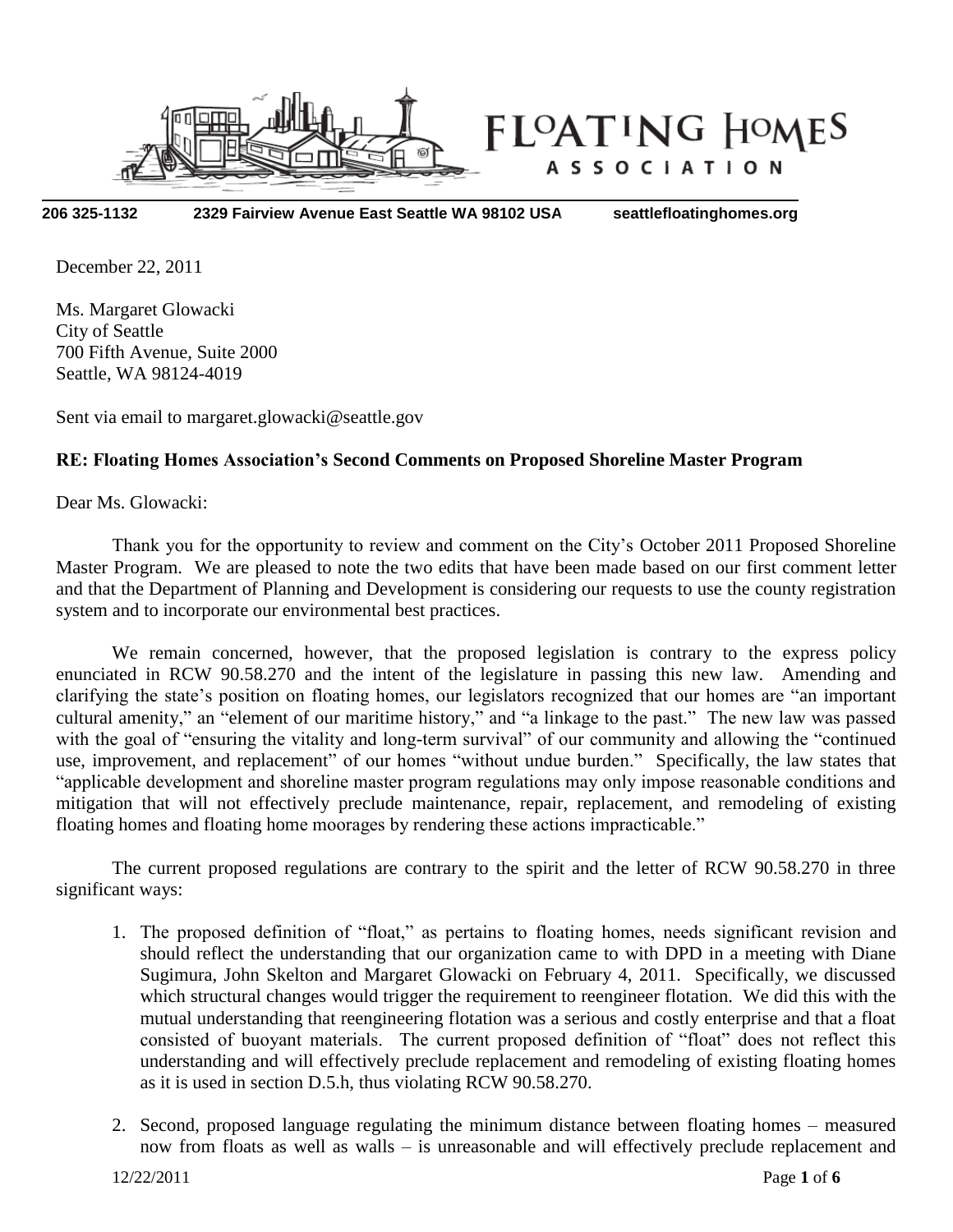remodeling of existing floating homes, thus violating RCW 90.58.270. This problem is exacerbated by the City's problematic definition of "float."

3. Third, we object to regulations that prevent floating homes from being relocated to moorage sites in public waters, including for Safe Harbor, an integral part of preserving our historic community. Shoreline management regulations that support the concept of Safe Harbor have the added potential of preventing an increase in overwater coverage by reducing the number of new floating homes moorages.

Our comments to specific provisions are below. We'd be glad to meet with you to provide clarification on any or all of these issues.

Sincerely,

Marty Greer President, Seattle Floating Homes Association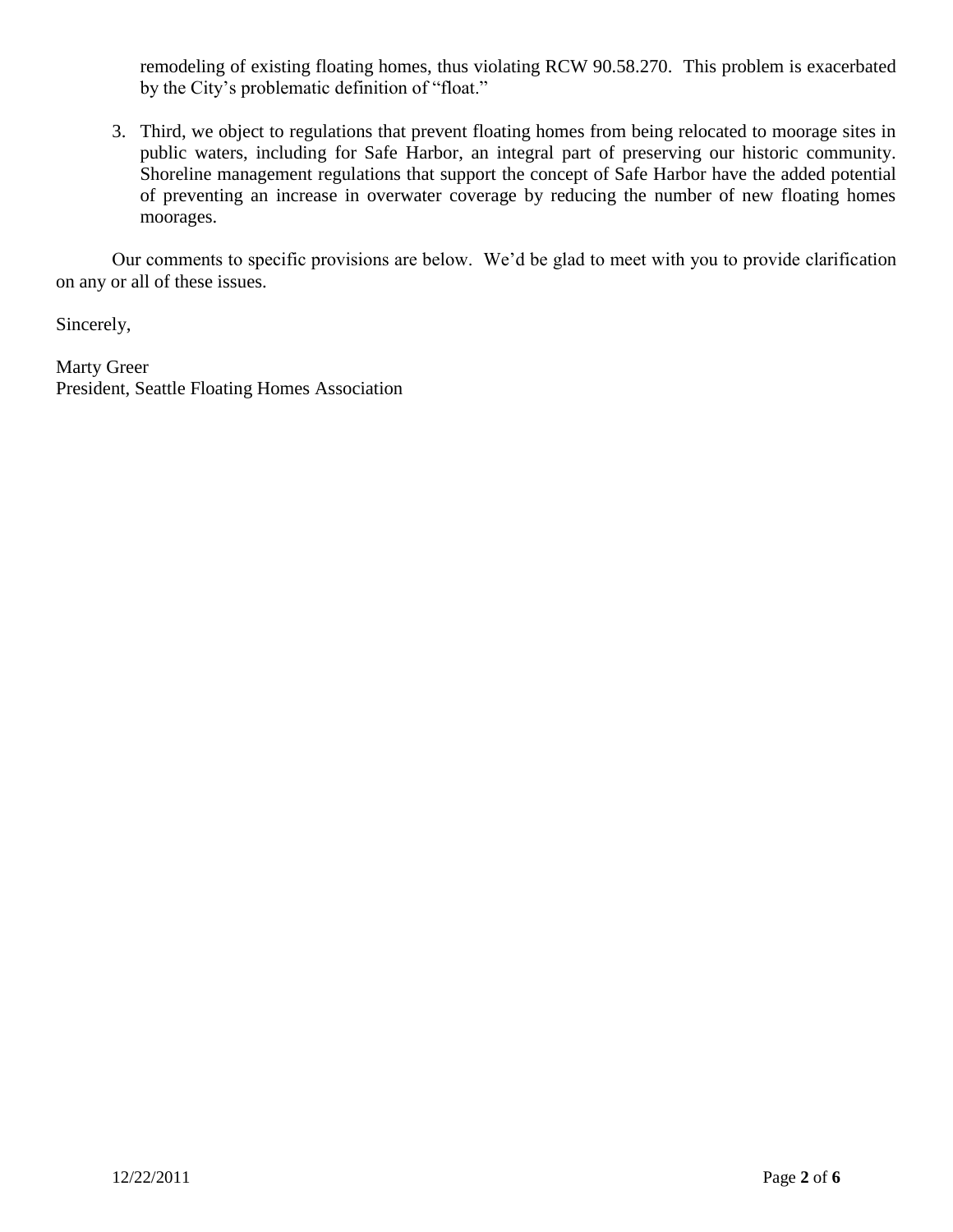## **Floating Homes Association's Response to Proposed Revisions to Section 23.60.202 of the Seattle Municipal Code, Standards for Floating Homes and Floating Home Moorages**

### **Definition of "float"**

"Float" when used in connection with a floating home means those elements that provide the buoyancy necessary to keep the floating home above the water. This does not include any platform or decking, which are elements that make the home heavier and do not aid in flotation. The proposed definition of float, as pertains to floating homes, is inaccurate and it is unclear what the word "platform" means in this context.

It is important that the definition of "float" as pertains to floating homes is correct so as to prevent minor repairs from triggering unintended consequences and violating RCW 90.58.270.

# **Section 23.60.202.B.1.c "Floating homes may not relocate to that portion of a floating home moorage occupying public waters."**

The City's proposed language may cause confusion between waters leased from the State through the Department of Natural Resources (DNR) and land owned by the city that is occupied by floating homes (or portions of floating homes). To prevent confusion, the term "city-owned" should be inserted into the provision. Occupancy of floating homes on state-owned land is, and should be, governed by the lease agreements between floating home owners/associations and the DNR.

Floating homes moored in public waters at an established moorage should have the flexibility to move to different slips within that moorage. In the interest of reducing overwater coverage, a floating home that loses a slip elsewhere in Lake Union or Portage Bay should be permitted to relocate to a moorage occupying public waters when this relocation negates the need for a new moorage to be built.

#### **Section 23.60.202.B.3.a**

### **a. Total water coverage of floating home moorages, including all piers, shall not be increased above 45% of the submerged area or the currently existing coverage, whichever is greater, including the floating home;"**

Floating homes are protected by a Safe Harbor provision that ensures the right of displaced homes to relocate. The City's proposed language, which does not accommodate these Safe Harbor situations, runs afoul of that right.

This section must be rewritten to ensure accommodation for Safe Harbor situations in which a floating home loses its slip or a floating home moorage loses its DNR lease, street end or other previous location. To ensure Safe Harbor accommodation, this section should read, "Total water coverage of floating home moorages, including all piers, shall not be increased above 45% of the submerged area or the currently existing coverage, whichever is greater, unless the additional coverage is caused by the accommodation of a displaced floating home or homes."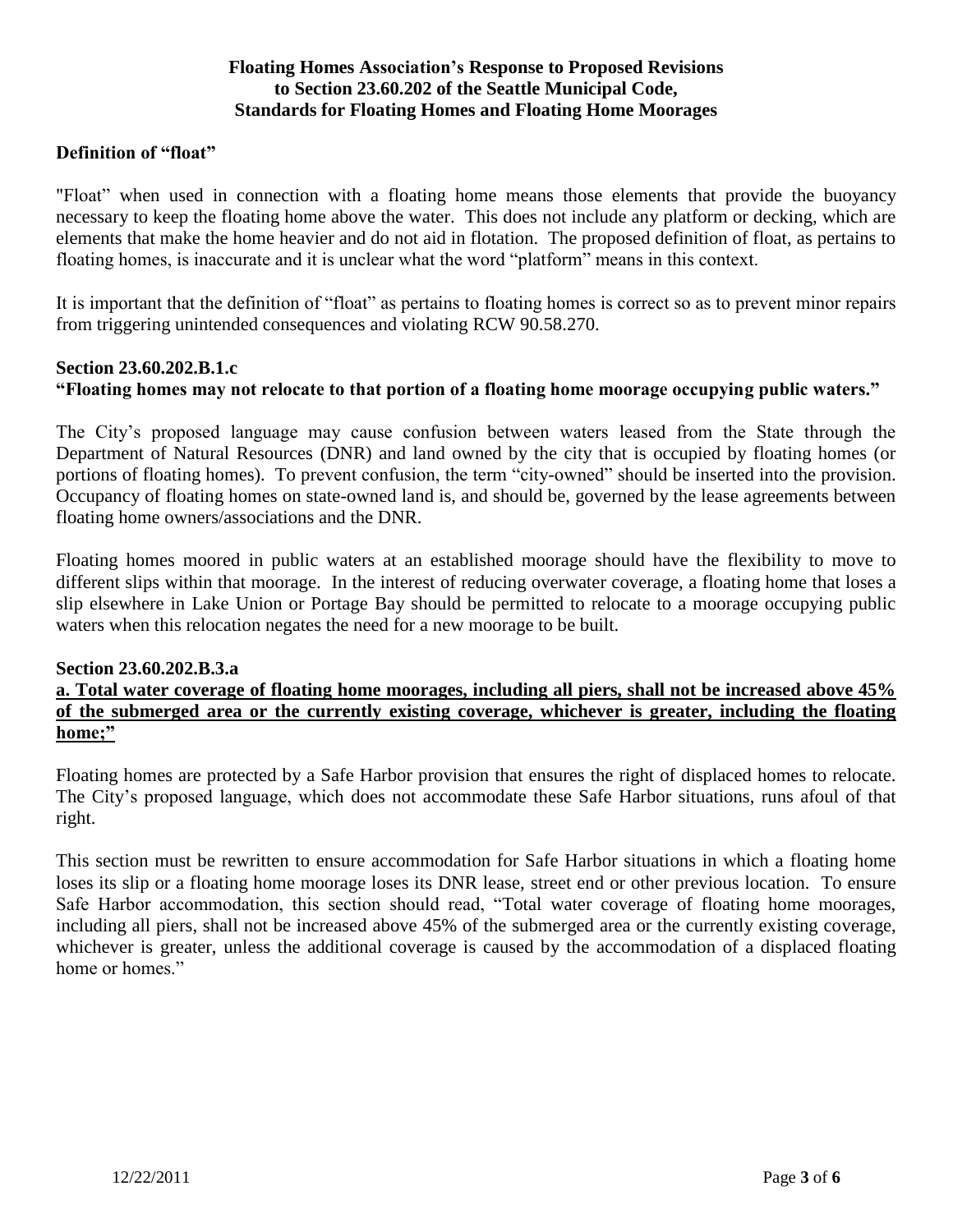### **Section 23.60.202.B.3.d**

**d. Existing floating home moorages shall not be reconfigured and existing floating homes shall not be relocated within a floating home moorage site unless the standards of this Section 23.60.202 are met or the Director determines that the standards cannot be met at the site and the reconfiguration or relocation will result in improved ecological functions."**

The regulations need to account for, and accommodate, a Safe Harbor situation. Reconfiguring or relocating within a moorage may be necessary in situations where leases or permits are not renewed (e.g., DNR, streetends). The right of floating homes to relocate in such a situation has already been recognized; the proposed regulation would impermissibly impair that right.

#### **Section 23.60.202.B.3.4 4. Floating home moorages shall not provide moorage to floating homes that do not display a registration number issued under subsection 23.60.202.G."**

We appreciate that DPD is reviewing our request to make the changes requested below. This continues to be an important issue for the FHA.

This section should read as follows: "Floating home moorages shall only provide moorage to floating homes that are allowed under subsection 23.60.202.A.1." Please see our comments under Section G regarding registration numbers for floating homes.

## **Section 23.60.202.C.1**

**1. Height**

**a. Both floating homes are the same height;**

**b. The relocation will not result in a floating home that is over 18 feet in height and higher than the replaced floating home being located waterward of floating homes that are 18 feet or less in height; or**

**c. No floating home greater than 18 feet in height shall be relocated except to replace a floating home of equal or greater height.**

**2. The minimum distance between adjacent floating home walls and between any floating home wall and any floating home site line will meet the requirements of the applicable moorage standards in subsection B or D of this Section 23.60.202; and**

**3. The requirements of Chapter 7.20 of the Seattle Municipal Code, Floating Home Moorages, have been met.**

Individual floating home associations already have strict covenants in place to preserve view corridors and prevent the type of situation this proposed section appears to contemplate. But unlike the City, the individual associations are able to address the particulars of each moorage and draft appropriate restrictions to account for those.

This proposed section does not have the benefit of particularized knowledge and, like several of the above sections, impermissibly impacts potential relocations under the Safe Harbor provisions. This provision should be stricken.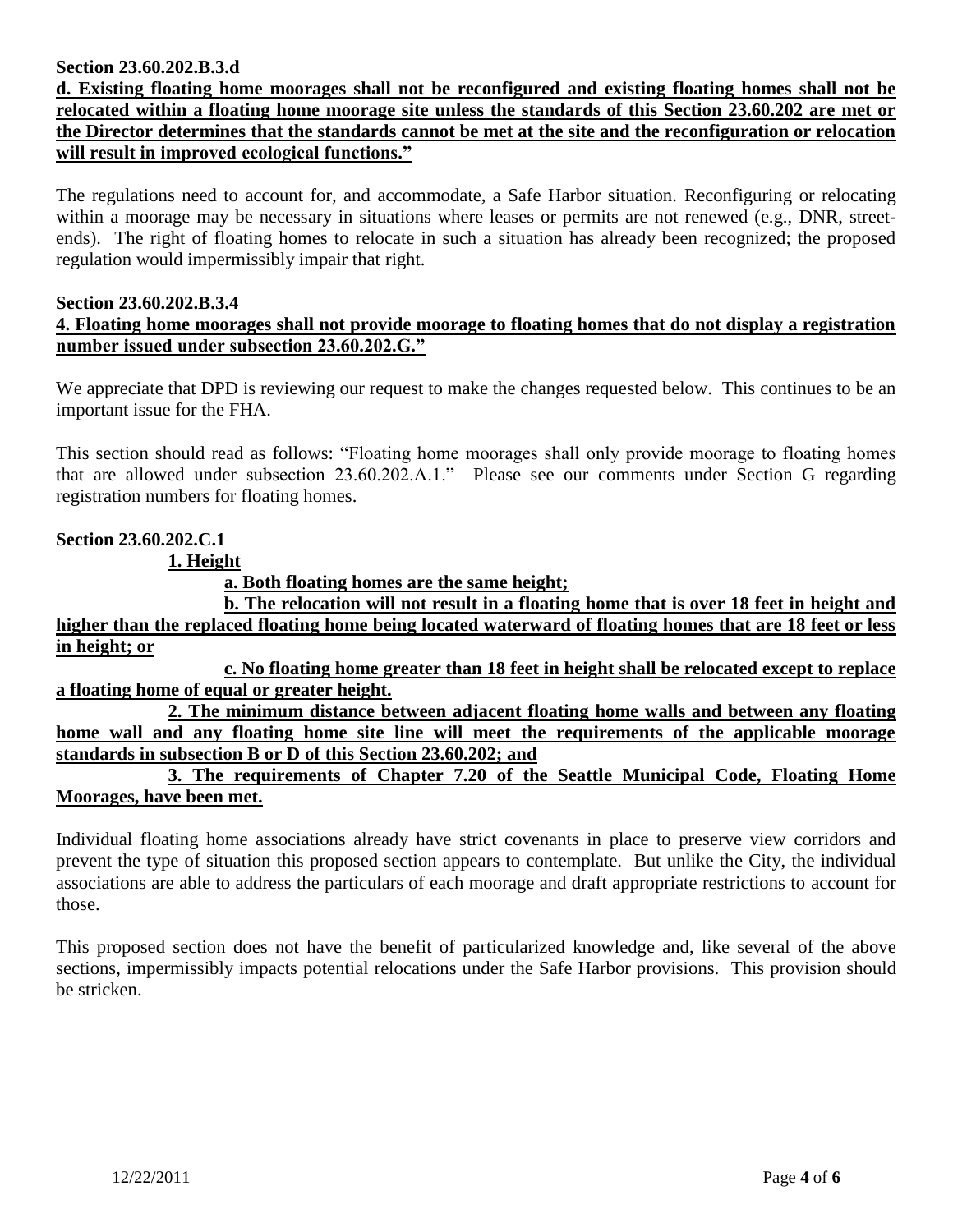**Section 23.60.202.D.5.c.1**

**1) The minimum distance between adjacent floating home floats or walls is not reduced below 10 feet or the existing distance, whichever is less, and shall not be less than 6 feet if the floating home is being replaced."**

**and**

# **Section 23.60.202.D.5.c.2**

**"2) The minimum distance between any floating home float or wall and the boundary of any floating home moorage site is not reduced below 5 feet or the existing distance, whichever is less, and shall not be less than 3 feet when the floating home is replaced or rebuilt. No minimum distance is required between a floating home float or wall and a moorage lot line when the lot line is adjacent to a public street rightof-way, a waterway, or the fairway."**

These sections substantially change the current requirements for replacing or rebuilding existing nonconforming floating homes. Because of the existing configuration of the majority of floating home moorages, these new requirements have the potential to preclude the remodeling or replacement of an existing nonconforming floating home by rendering the action impracticable which is contrary to RCW 9.58.270.

Not only does the proposed regulation require a greater distance between homes, it exaggerates that change by measuring the distance between "floats," not just walls. Coupled with the city's overly inclusive definition of "float," the proposed change will deprive many or most floating home owners of much of the value of their homes, as it would be essentially impossible to rebuild.

Many floating homes are wrapped by a narrow deck that provides access for maintenance and repairs. Even if this deck is only two feet wide, the proposed regulation would strip 50 to 100 square feet of living space – potentially ten to twenty percent of the entire home. That amount would likely be doubled, as most nonconforming homes are close to neighbors on both sides. Then, if the existing distance – which is currently measured between walls, and would in future be measured by decks ("floats") – is less than the permissible amount, even more of the home would disappear along with much of the home's value and perhaps even its ability to stay afloat.

The existing language for nonconforming floating homes should be maintained: "2) The minimum distance between adjacent floating home walls shall not be decreased to less than six (6) feet if the floating home is being remodeled or shall not be less than six (6) feet if the floating home is being rebuilt or replaced. No minimum distance is required when the lot line is adjacent to a public street right-of-way, a waterway, or the fairway."